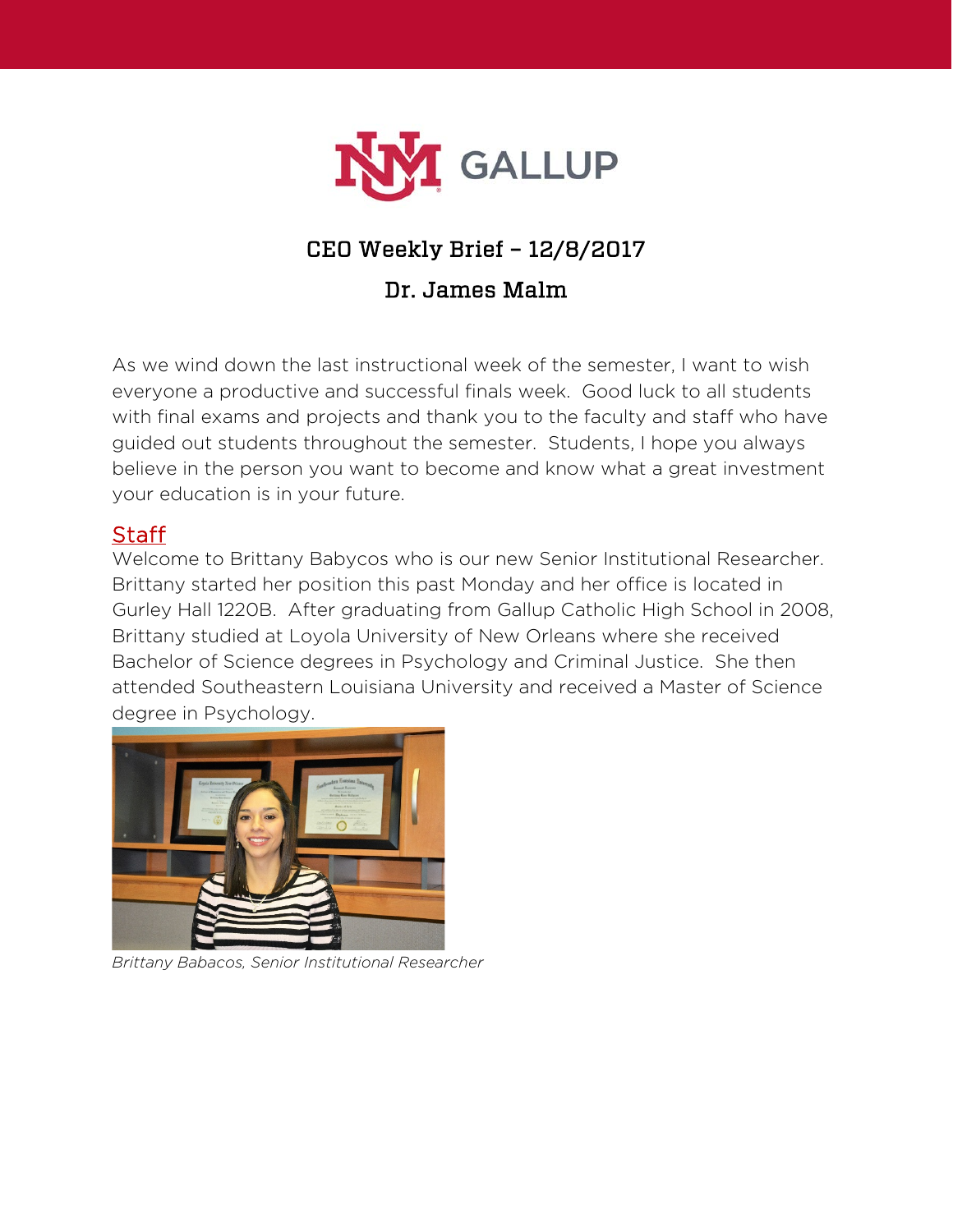The search for the Director of Business Operations is underway and committee members were given their official charge this week. The position has been posted in several local, regional and national records so we look forward to a successful process.

# **Faculty**

The Dean of Instruction search is progressing as scheduled. The search committee has identified a short list of semifinalists who are going through Skype interviews this week. The committee hopes to have a list of finalists identified before the winter break and conduct on-campus interviews in January.

# Student Success

Graduation ceremonies are scheduled for Saturday, December 16 at 10:00 a.m. at Hiroshi Miyamura High School. I hope everyone can attend and help celebrate this milestone life achievement for our students. Indeed, many our students turn "can'ts into cans, and dreams into plans!"



The TRIO graduation ceremony was held this afternoon and it was such an honor for me to meet the students and see them receive their TRIO stoles. Each of our students has a story of success to tell and watching these students and their families celebrate their graduation was a reminder of the power of education in changing lives.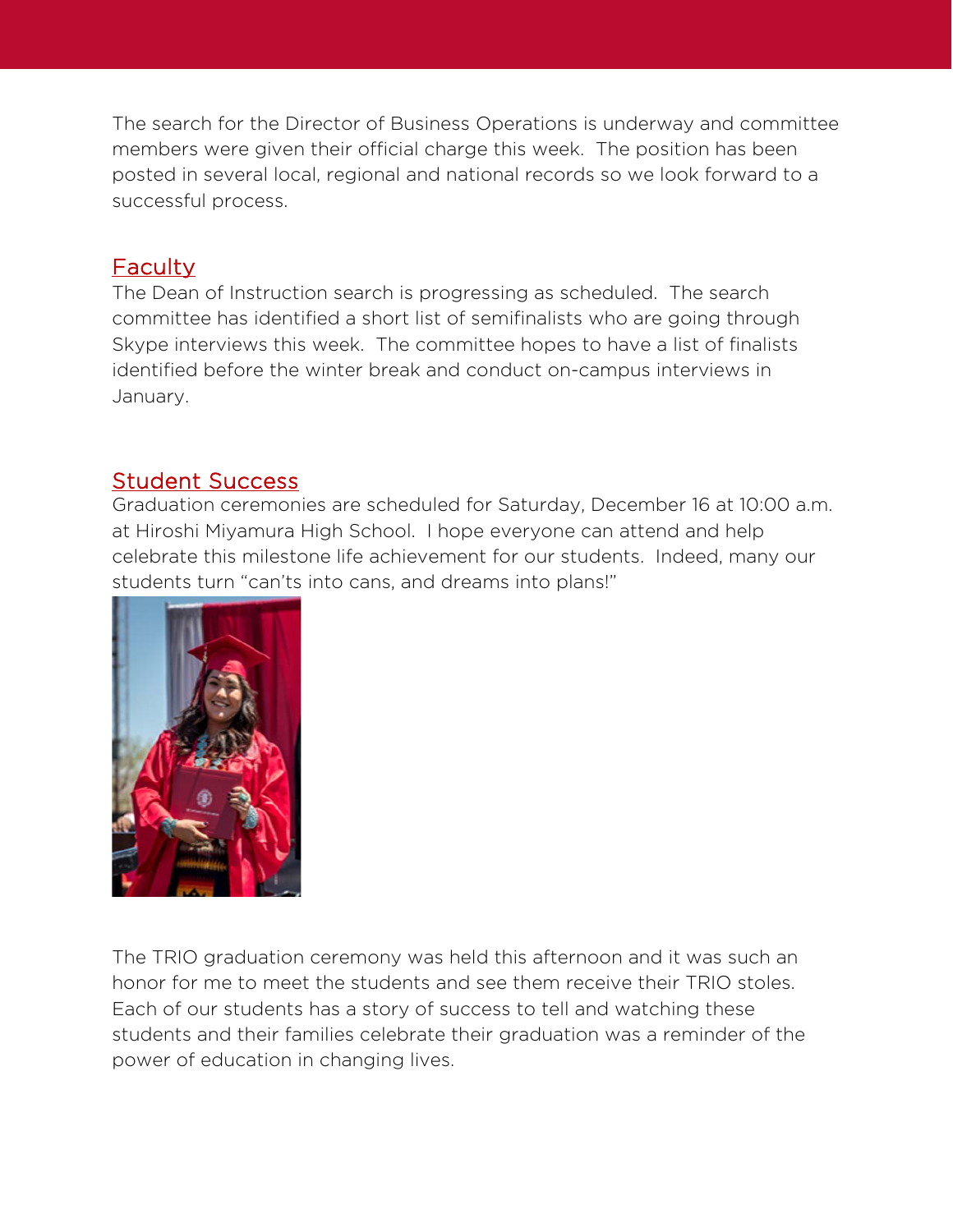

*TRIO Fall 2017 Graduation Celebration*

#### **Campus**

Thank you to the entire campus for such a beautiful Holiday in New Mexico event last night. I felt so embraced by everyone in attendance and was awed by the warmth and beauty brought to the celebration. I appreciate the efforts of the many departments and student groups who set out luminarias, set up and worked booths and activities and acted as ambassadors to welcome guests and promote the campus.



### **Community**

The beginning of this past week was spent in Santa Fe attending a series of meetings and hearings addressing the status and needs of higher education in New Mexico. The first meeting was with the New Mexico Association of Community Colleges of which UNM-Gallup is a member. This group represents branch campuses from the University of New Mexico, Eastern New Mexico University, and New Mexico State University. As a group, we voted on our legislative priorities which include:

- 1) Higher Education Funding Formula
- 2) Compensation
- 3) Dual Credit Funding
- 4) Non-credit Workforce Training Fund.